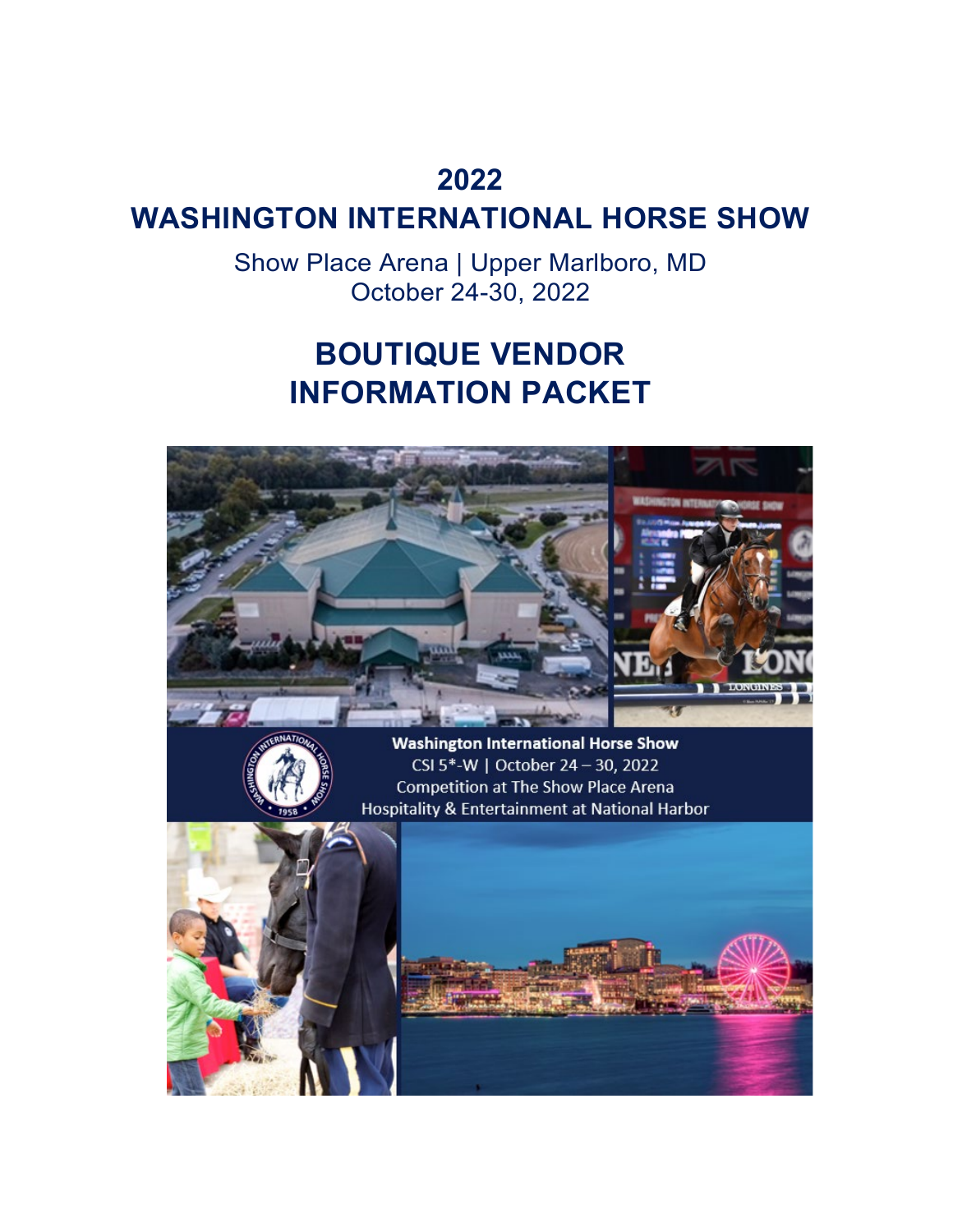

## **WASHINGTON INTERNATIONAL HORSE SHOW** *2022 TABLE OF CONTENTS*

### *2022 APPLICATION DEADLINES & STEPS*

**Please note the following application deadlines:**

- **July 1, 2022:** Regular Application Deadline<br> **August 1, 2022:** Refund Deadline
- August 1, 2022:
- **September 1, 2022:** All Vendor Balances Due

### **To secure a 2022 Boutique Vendor Space, please sign and submit a completed application, including:**

- A signed Boutique Vendor Agreement (2 pages)
- A signed Boutique Vendor Insurance Clause
- A Certificate of Liability Insurance with the following listed as additional insured for October 24-30, 2022:
	- **"**WASHINGTON INTERNATIONAL HORSE SHOW, LTD (WIHS), 1320 Cape St. Claire Road, #615 Annapolis, MD 21409"
- A 50% deposit, made payable to Washington International Horse Show, at the time of application. The balance must be received no later than September 1, 2022.

**Space assignments will be made for applications received by July 1, 2022 as available.** Applications received after that date will be processed on a "space available" basis.

#### *You will not be allowed to participate at WIHS if you have not handed in all of the necessary paperwork and paid your balance in full prior to the event.*

The 63<sup>rd</sup> Annual Washington International Horse Show will be held at the Show Place Arena in Upper Marlboro, MD from October 23 – 30, 2022. Below, please find important details regarding Boutique Vendor spaces at WIHS. If you have any questions or concerns, please contact Evan Phinney at 202-525-3679 or [evan@wihs.org.](mailto:evan@wihs.org)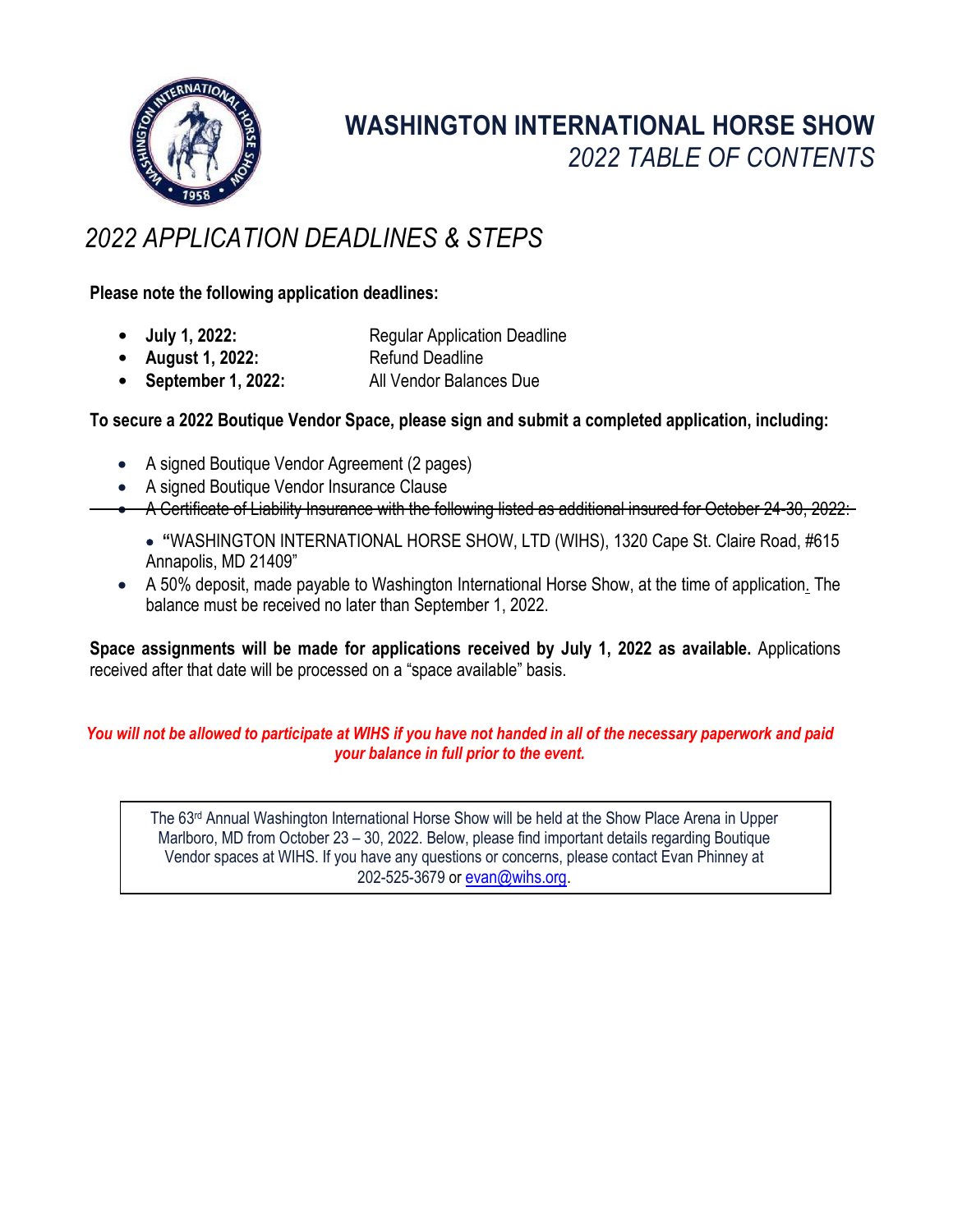#### **SPACE SIZES AND PRICES**

WIHS is pleased to offer three (4) Boutique Vendor Space options and two (2) location options for the event (depth x width):

| Space Size (depth x width)       | <b>Space Price</b> |
|----------------------------------|--------------------|
| Indoor Standard $-10' \times 6'$ | \$1,300.00         |
| Indoor Double $-20' \times 6'$   | \$2,300.00         |
| Outdoor Tent - 10' x 10'         | \$1,000.00         |
| Outdoor Trailer - Max Length 45' | \$1,500.00         |

*Please note*: **Tenting is not allowed for any indoor space! Tents are available for rental for outdoor spaces through** 

**Electricity is available and included for all spaces upon request. Electricity must be requested in your form below.**

If you bring your own tent for outside, it must fit within the sizing parameters outline above. Maximum of two 10' x 10' outdoor spaces per vendor.

#### **SPACE ASSIGNMENTS**

**Space assignments will be made for applications received by July 1, 2022 while spaces lasts.** Applications received after that date will be processed on a "space available" basis.

#### **VENDOR SPACES: WHAT THEY INCLUDE**

- o An assigned vendor space along the concourse or outdoor vendor row
- o Pipe & Drape for all indoor spaces
- $\circ$  Laminated booth sign
- $\circ$  Three (3) vendor wristbands (per vendor space), granting access to the Show Place Arena concourse
- o Inclusion in a targeted e-mail blast to the WIHS mailing list
- $\circ$  Inclusion of vendor name and description in the Official 2022 WIHS Program and website, [www.wihs.org.](http://www.wihs.org/)

#### **VENDOR SPACES: WHAT THEY DO NOT INCLUDE**

**Boutique Vendor Spaces do not include:** Wi-Fi/Internet, electricity, phone, tables, furniture rentals, decorations, private security, or access to the WIHS Exhibitor Lounge. Additional amenities are available for purchase via WIHS and our our trade show/exhibits provider, in early September 2022 when information is distributed.

*Please note*: There **is no additional storage** at WIHS. Additionally, **we do not guarantee Wi-Fi** and wireless access is available as a courtesy only and should NOT be relied upon to run credit card transactions. Service may be interrupted during high traffic periods. If you plan to run credit card transactions via the internet, you are responsible for securing your own wireless card and account. Please make sure all firewall software is up to date.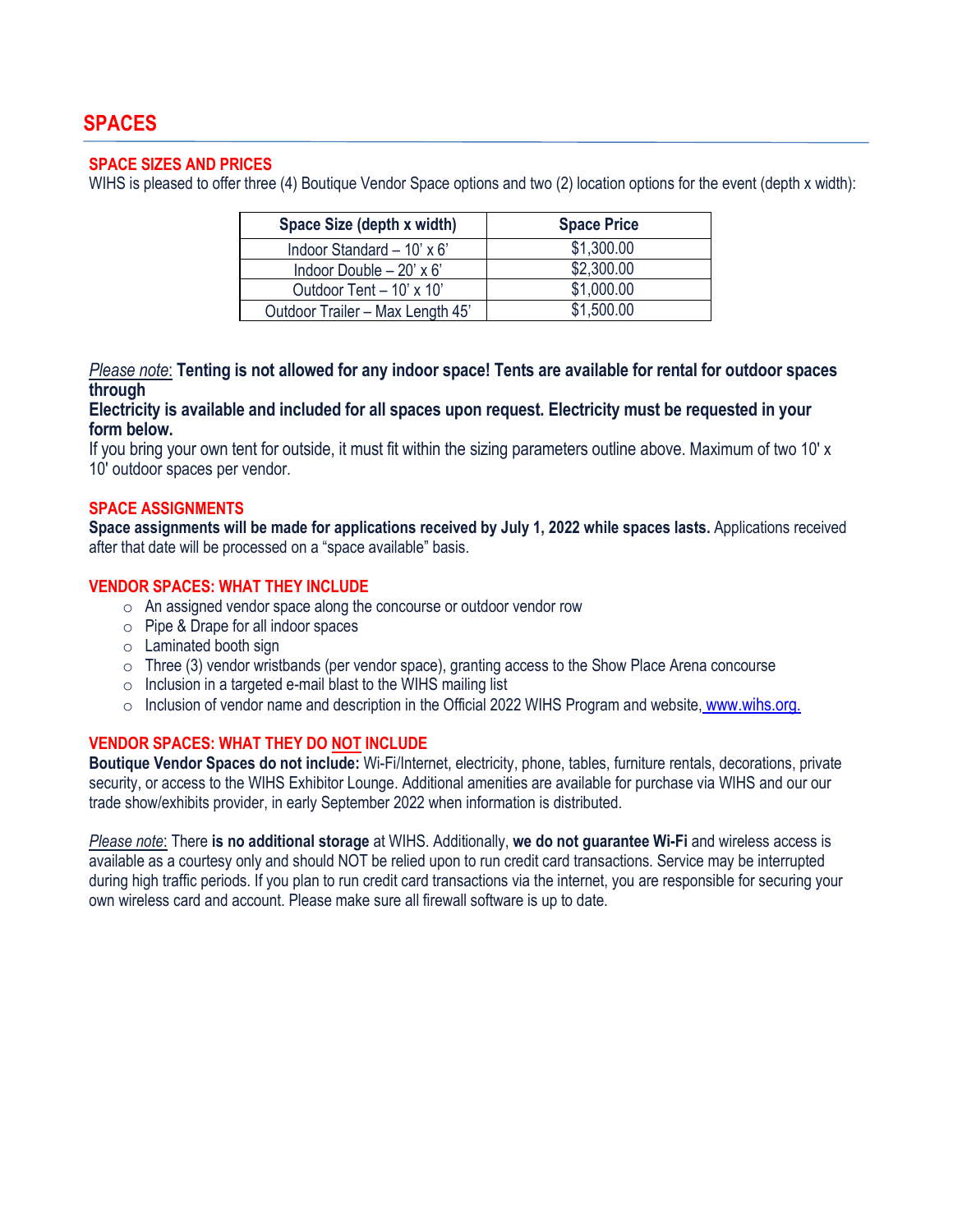### **AMENITIES**

#### **ADDITIONAL AMENITIES FOR PURCHASE FROM WIHS**

Leading up to the show, boutique vendors will have the opportunity to purchase additional amenities from WIHS and our trade show/exhibits provider to make their 2022 experience as easy and stress free as possible!

WIHS is offering the following amenities in an a la carte option in preparation for the 2022 event:

- **o Exhibitor's Lounge Wristbands (\$300 each)**
	- **o** Purchase an Exhibitor's Lounge Wristband to gain access to the Exhibitor's Lounge for complimentary breakfast, lunch, snacks and refreshments from 5:00 AM-2:00 PM daily. Please note: Wristbands distributed to vendors as part of their agreement do not provide access to the Exhibitor's Lounge.
- **o Basic table (\$25)** Skirting not included
- **o Basic chair (\$10/chair)**
- **o Electric Hook Up (\$50, max one line per booth)**

#### **ADDITIONAL AMENITIES FOR PURCHASE FROM TRADE SHOW/EXHIBIT PROVIDER**

All additional booth amenities, including tables, chairs and electricity, will be available via our trade show/exhibits provider. WIHS will send vendors the amenities packet in early September 2022.

#### **\*NEW LOWER PRICED\* VENDOR SPONSORSHIP BUNDLE**

**Get more bang for your buck by purchasing our Boutique Vendor Sponsorship Bundle for an additional \$1,000!**

The sponsorship bundle features all of the benefits of a premium booth space in addition to the following:

- **o** Two (2) exhibitors lounge wristbands to gain access to breakfast and lunch daily throughout the week
- **o** Advertising opportunities in the WIHS Program or Prize List
- **o** One (1) social media post leading up to WIHS
- **o** One (1) daily public address announcement
- **o** Logo on the Show Place Arena scoreboard

To see the included sponsor benefits in comparison to other vendor packages, please see the 2022 Vendor Packages Chart included on page 6 of this packet.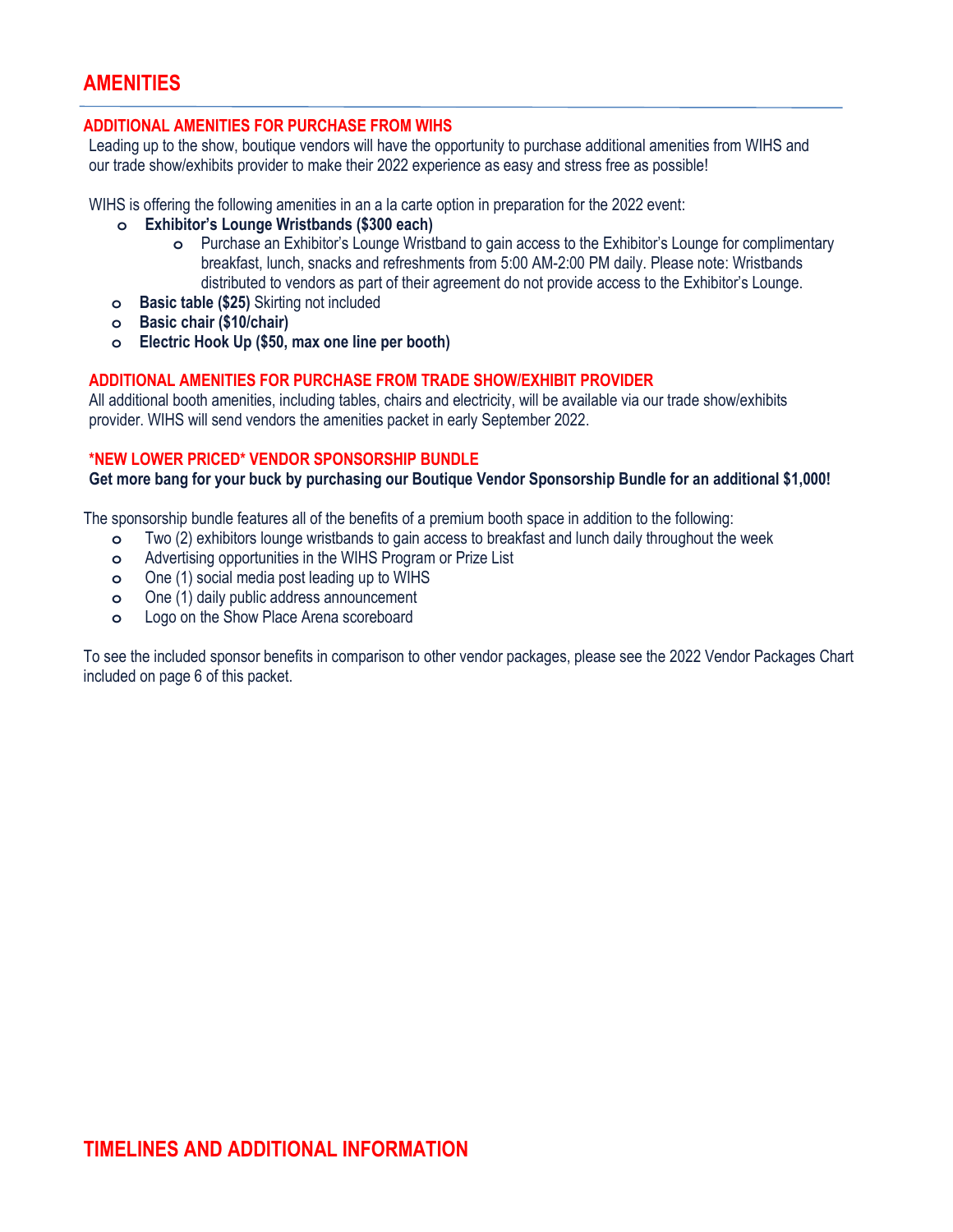#### **MOVE-IN & MOVE-OUT PROCEDURES**

Boutique Vendor Space rental is for eight (8) days, from **Sunday, October 23, 2022 (Move-In Day)** through **Sunday, October 30, 2022 (Move-Out Day)**. All vendors are required to move-in and move-out during these times and locations:

#### **Move-In: Sunday, October 23, 2022**

- **o 9:00 AM- 3:00 PM**
	- **o** Hired help and carts will be on-site and available
	- **o** Vendors may not have access to help, carts, and parking adjacent to the building past 3pm

#### **Move-Out: Sunday, October 30, 2022: Following the Conclusion of the Horse Show**

- **o 5:00 PM-9:00 PM**
	- **o** Vendors will be permitted to pack up and leave once the daytime performances have finished. This is usually around 5:00 PM.
	- **o** Hired help and carts will be on-site and available during this time

*Please note***: All vendors must be completely set-up by 8:00 AM on Monday, October 22, 2022 to comply with The Show Place Arena's fire code and regulations. There are no exceptions for move-in and move-out dates and times. Spaces along the concourse will be taped off and marked with a printed and laminated sign.**

#### **\*NEW\* HOURS OF OPERATION**

During show week, daytime performances run from 8:00 AM- 5:00 PM, Monday through Sunday and evening performances run from 6:00 PM-10:30 PM, Thursday-Saturday. To ensure you catch the prime shoppers, WIHS suggests that all vendors adhere to the following hours of operation during show week:

- o **Mandatory Daytime Performance Hours of Operation (THURSDAY-SUNDAY): 12:00-4:30 PM**
- o **Mandatory Evening Performance Hours of Operation (ALL): 6:00-9:30 PM**
- o **Sunday Day, 10/29/22, Mandatory Hours of Operation (Last Day of Show): 10:00 AM- 4:00 PM**

Of course, we encourage vendors to be open for more hours if your schedule allows! Additionally, please keep in mind that WIHS hosts several special evenings and events for families and spectators, including:

- **o** *Thursday Evening (10/27/22)*: Barn Night
- **o** *Friday Evening (10/28/22)*: Military Night
- **o** *Saturday Evening (10/29/22)*: President's Cup Grand Prix
- **o** *Sunday Afternoon (10/30/22):* Pony Hunt Teams

#### **SECURITY**

The Show Place Arena is secure 24/7 with security and there will be guards walking the concourse at night. You will not have a specific guard at your vendor space after hours. Although we do what we can to protect our vendors, it is **highly recommended** that you lock up, cover up, or personally secure your items, as WIHS/PGEC will not be held responsible for them. Please contact Evan Phinney at [evan@wihs.org](mailto:evan@wihs.org) to make all private security arrangements by October 1, 2022.

#### **TAX**

The Maryland sales tax rate is 6%. Please include this when pricing your goods and merchandise.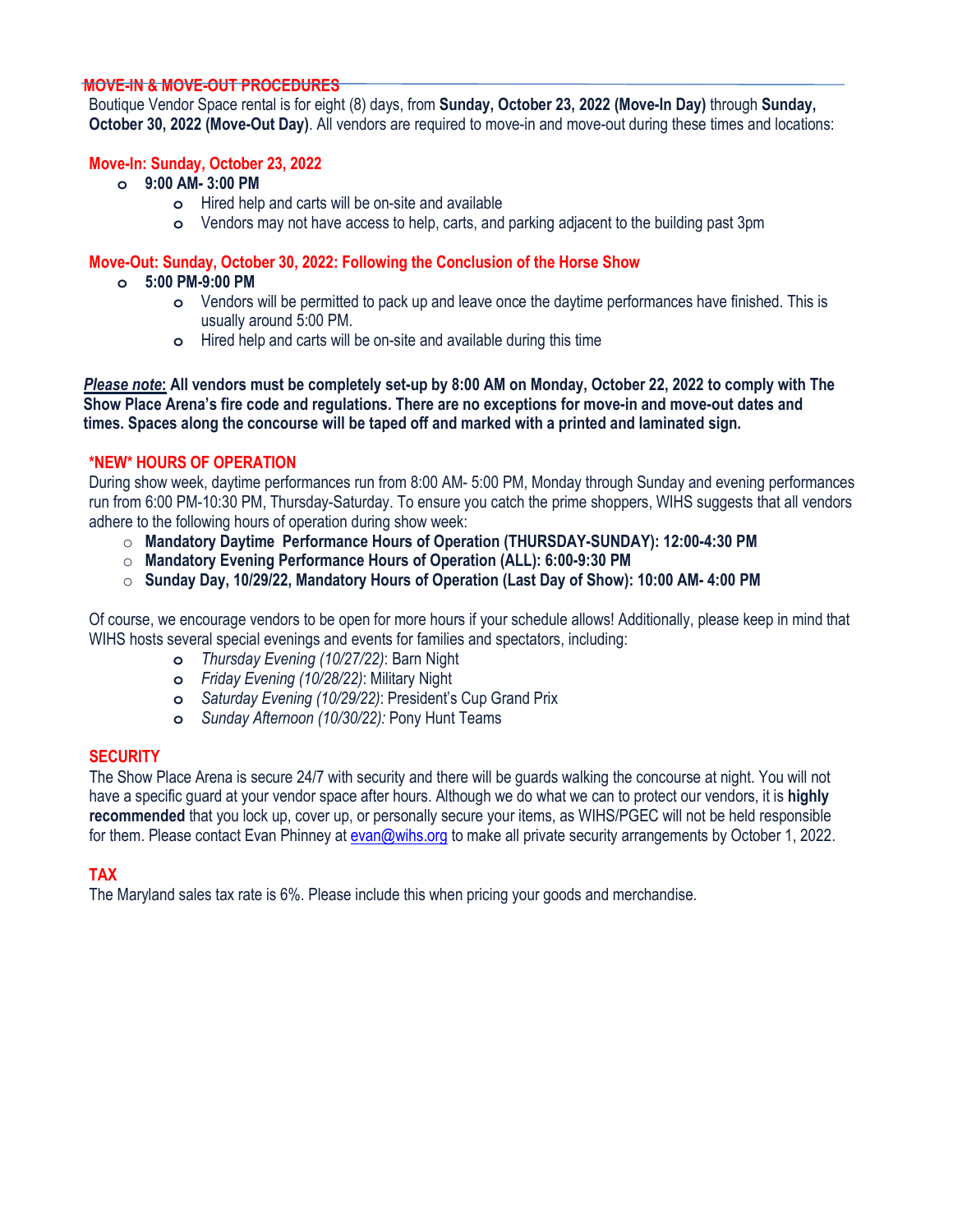

### **WASHINGTON INTERNATIONAL HORSE SHOW** *2022 VENDOR PACKAGES*

| <b>PRICES &amp; BENEFITS</b>                                                                   |                 | <b>SPONSOR</b> | <b>CLASSIC</b> |  |
|------------------------------------------------------------------------------------------------|-----------------|----------------|----------------|--|
| <b>Standard Indoor</b>                                                                         | 6' x 10' Space  | \$2,300        | \$1,300        |  |
| <b>Double Indoor</b>                                                                           | 6' x 20' Space  | \$3,300        | \$2,300        |  |
| <b>Outdoor Tent</b>                                                                            | 10' x 10' Space | \$2,000        | \$1,000        |  |
| <b>Outdoor Trailer</b>                                                                         | Max 45' Long    | \$2,500        | \$1,500        |  |
| Electricity                                                                                    |                 |                |                |  |
| Three (3) Vendor Wristbands                                                                    |                 |                |                |  |
| Pipe and Drape for Indoor Spaces, and a Laminated Booth Sign                                   |                 |                |                |  |
| Logo Inclusion on 2022 Official WIHS Program Vendor Page and on WIHS<br>Website with links     |                 |                |                |  |
| Inclusion in targeted e-mail to WIHS mailing list                                              |                 |                |                |  |
| Two (2) Exhibitor Lounge Wristbands                                                            |                 |                |                |  |
| Either one (1) full-page four color ad in digital WIHS Prize List and WIHS Official<br>Program |                 |                |                |  |
| One (1) Daily PA Announcement                                                                  |                 |                |                |  |
| Logo Presence on Official Rotating Scoreboard During Show                                      |                 |                |                |  |
| One (1) Dedicated WIHS Social Post                                                             |                 |                |                |  |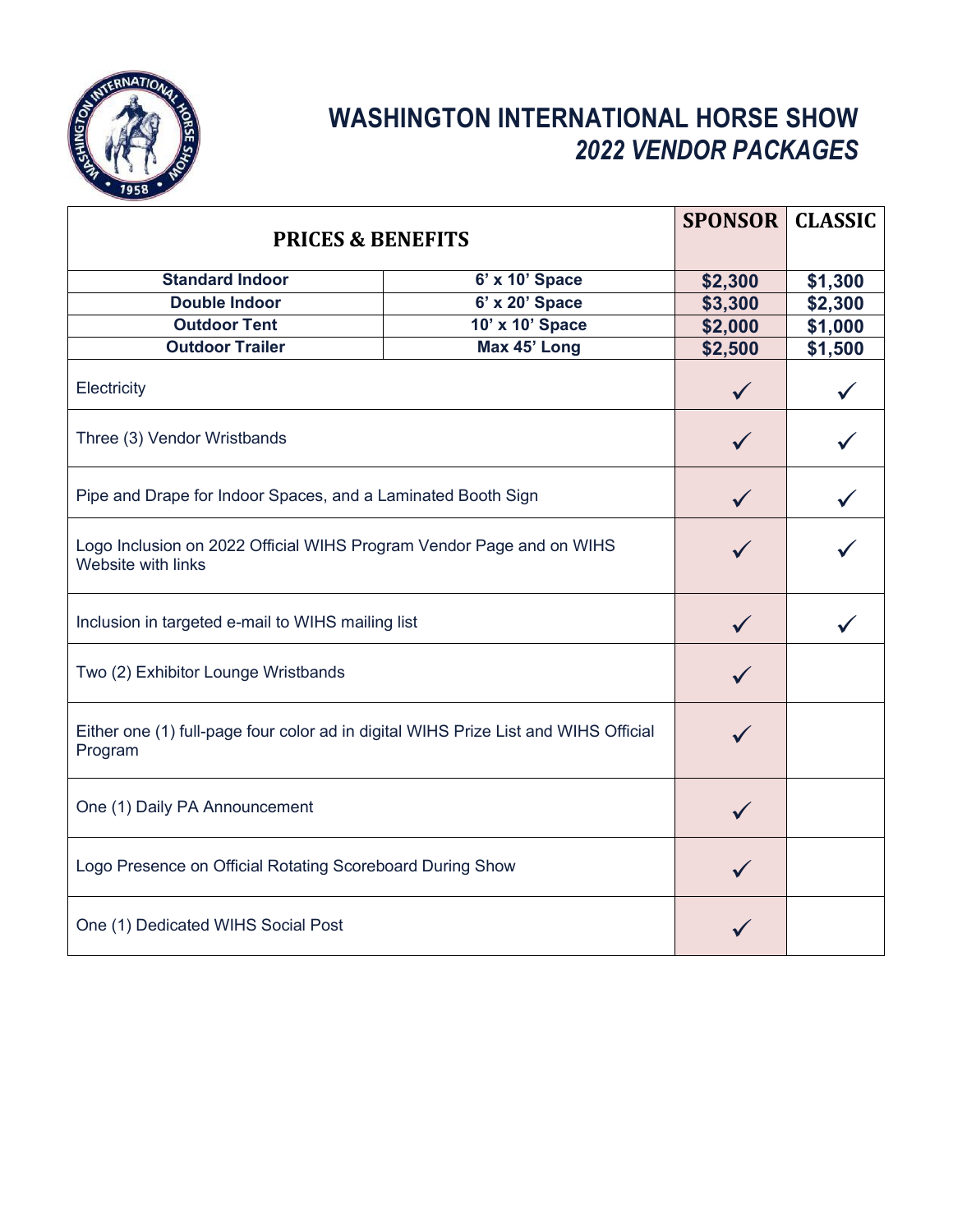### **INDOOR CONCOURSE MAP**



### **OUTDOOR VENDOR ROW MAP**

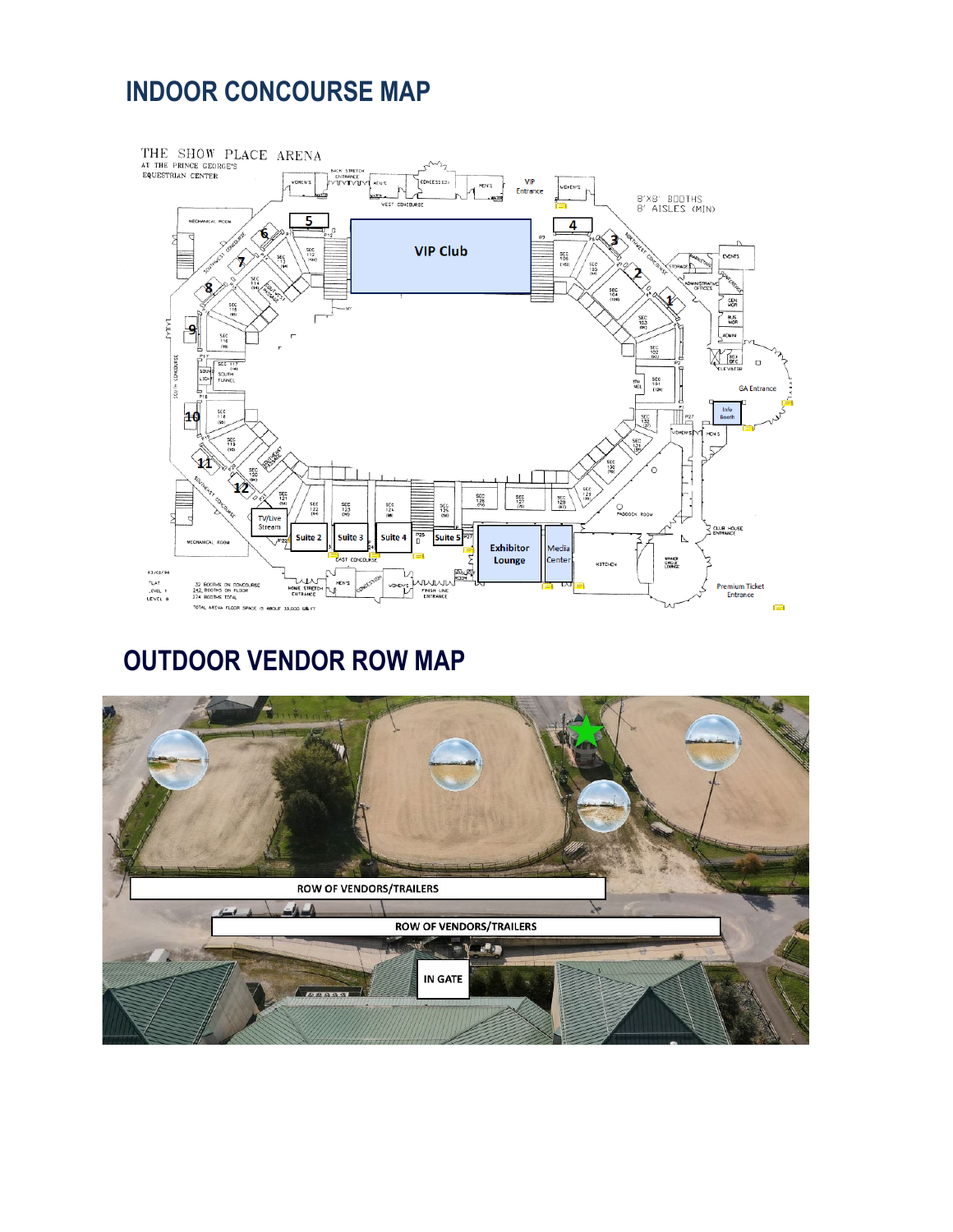

### **WASHINGTON INTERNATIONAL HORSE SHOW** *2022 BOUTIQUE VENDOR AGREEMENT*

#### **To secure a 2022 Boutique Vendor Space, vendor must sign and return a completed application, which includes:**

- A Signed Boutique Vendor Agreement (2 pages)
- A Signed Boutique Vendor Insurance Clause
- A Certificate of Liability Insurance with the following listed as additional insured for October 24-30, 2022: **"WASHINGTON INTERNATIONAL HORSE SHOW, LTD (WIHS), 1320 Cape St. Claire Road, #615 Annapolis, MD 21409"**
- A 50% deposit, made payable to Washington International Horse Show, is due at the time of application to secure a vendor space. The balance must be received no later than September 1, 2022. If the balance is not paid at this time, your space is subject to be given to another vendor.

#### *You will not be allowed to participate at WIHS if you have not handed in all of the necessary paperwork and paid your balance in full prior to the event.*

**The following criteria will be followed for assigning spaces from applications received:** 1.) The order in which the application is received; 2.) The number of years the vendor has exhibited at WIHS; 3.) The space size requested; 4.) The space location requested (Premium or Value); 5.) Compatibility with other vendors in the same area; 6.) As spaces are available

#### **CANCELLATION POLICY**

**To terminate your agreement, please provide written notice to WIHS by August 1, 2022. Upon termination, a 25% termination fee will be charged (50% of original deposit, or 25% of full payment). No refunds, of any kind, will be made for any reason, after August 1, 2022**.

#### **ADDITIONAL INFORMATION**

- **Set-Up and Breakdown:** All vendors must be fully set-up at the Show Place Arena by 8:00 AM on Monday, October 24, 2022 and completely removed by 10:00 PM on Sunday, October 3-, 2022. **No exceptions!**
- **Regulations:** Vendors must abide by all fire regulations, keep vendor spaces clean, keep suite vestibules behind spaces clear, not endanger public safety and not inconvenience other vendors.
- **Vendor Merchandise:** WIHS reserves the right to prohibit the sale of any merchandise it deems inappropriate in its sole discretion.
- **Exclusivity**: No exclusivity will be granted to any vendors.
- **Dispute Resolution**: Disputes arising from any cause whatsoever shall be settled by the WIHS Executive Director, whose decision shall be final. WIHS reserves the right to terminate the relationship with any vendor in violation of this agreement. No refunds will be granted.

#### **I have read and agree to the terms listed above:**

Authorized Signature: Date: Date: Print Vendor Name: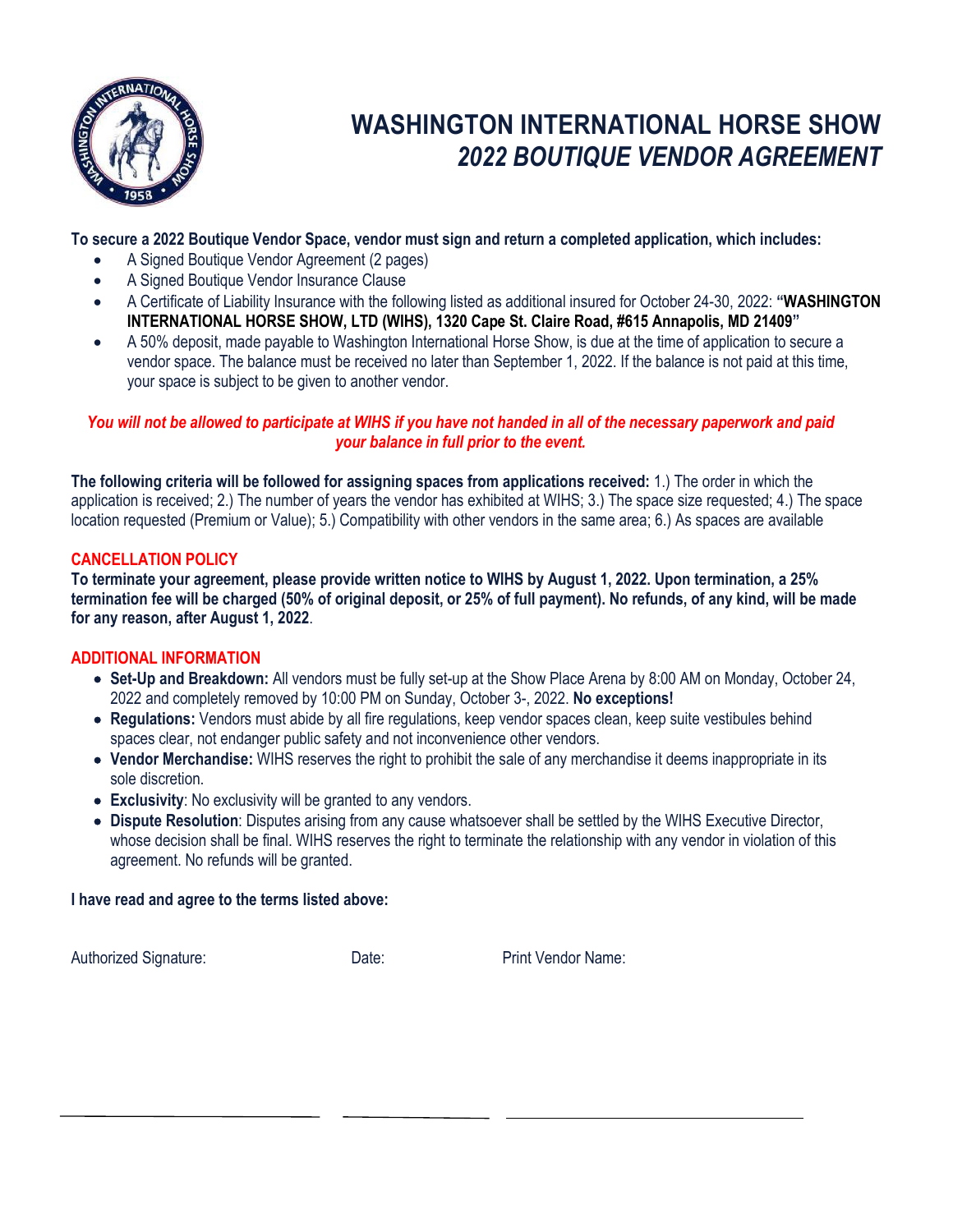

### **WASHINGTON INTERNATIONAL HORSE SHOW** *2022 BOUTIQUE VENDOR AGREEMENT*

Boutique Vendor Name (as you wish to be listed in the Program):\_\_\_\_\_\_\_\_\_\_\_\_\_\_\_\_\_\_\_\_\_\_\_\_\_\_\_\_\_\_\_\_\_\_\_\_\_\_\_\_\_

Boutique Vendor Description (as you wish to be listed in the program and on the website):Contact Name:

| *Please submit logo and social media links with application (for WIHS website)                  |                                                                                       |                          |              |               |  |  |
|-------------------------------------------------------------------------------------------------|---------------------------------------------------------------------------------------|--------------------------|--------------|---------------|--|--|
| Size of Preferred Space (please circle/highlight):                                              |                                                                                       |                          |              |               |  |  |
|                                                                                                 | <b>INDOOR SPACE</b>                                                                   | <b>OURDOOR SPACE</b>     |              |               |  |  |
|                                                                                                 | <b>Standard - \$1,300</b>                                                             | Tent - \$1,000           |              |               |  |  |
|                                                                                                 | Large - \$2,300                                                                       | <b>Trailer - \$1,500</b> |              |               |  |  |
| Size of Preferred Space: 100 Cost of Preferred Space: \$                                        |                                                                                       |                          |              |               |  |  |
|                                                                                                 | Yes, I would like to purchase a *SPONSORSHIP BUNDLE* (\$1,000)                        |                          |              |               |  |  |
| Yes, I would like to purchase the following WIHS amenities:                                     |                                                                                       |                          |              |               |  |  |
| 5' Table Rental (\$25/table)<br>$\circ$                                                         |                                                                                       |                          | Qty:         | \$.           |  |  |
| Chair Rental (\$10/chair)<br>$\circ$                                                            |                                                                                       |                          | Qty:         | $\sim$        |  |  |
| Exhibitor Lounge Wristband (\$250 each)<br>$\circ$                                              |                                                                                       |                          | Qty:         | $\sim$        |  |  |
| Electric Hook Up (\$65 indoor and outdoor)<br>O                                                 |                                                                                       |                          | Qty:         | $\frac{1}{2}$ |  |  |
|                                                                                                 |                                                                                       |                          | <b>TOTAL</b> | \$            |  |  |
|                                                                                                 |                                                                                       | <b>PAYMENT ENCLOSED</b>  |              | \$            |  |  |
| Payment by Check: Please make check payable to Washington International Horse Show and mail to: | Washington International Horse Show, 1320 Cape St. Clair Rd #615; Annapolis, MD 21409 |                          |              |               |  |  |
| <b>Payment by Credit Card:</b>                                                                  |                                                                                       |                          |              |               |  |  |
|                                                                                                 |                                                                                       |                          |              |               |  |  |
|                                                                                                 |                                                                                       |                          |              |               |  |  |
| □ Charge the balance due to this card on September 1, 2022.                                     |                                                                                       |                          |              |               |  |  |
|                                                                                                 |                                                                                       |                          |              | Date          |  |  |

**A 50% deposit is required at the time of application. No refunds will be made after August 1, 2022.**